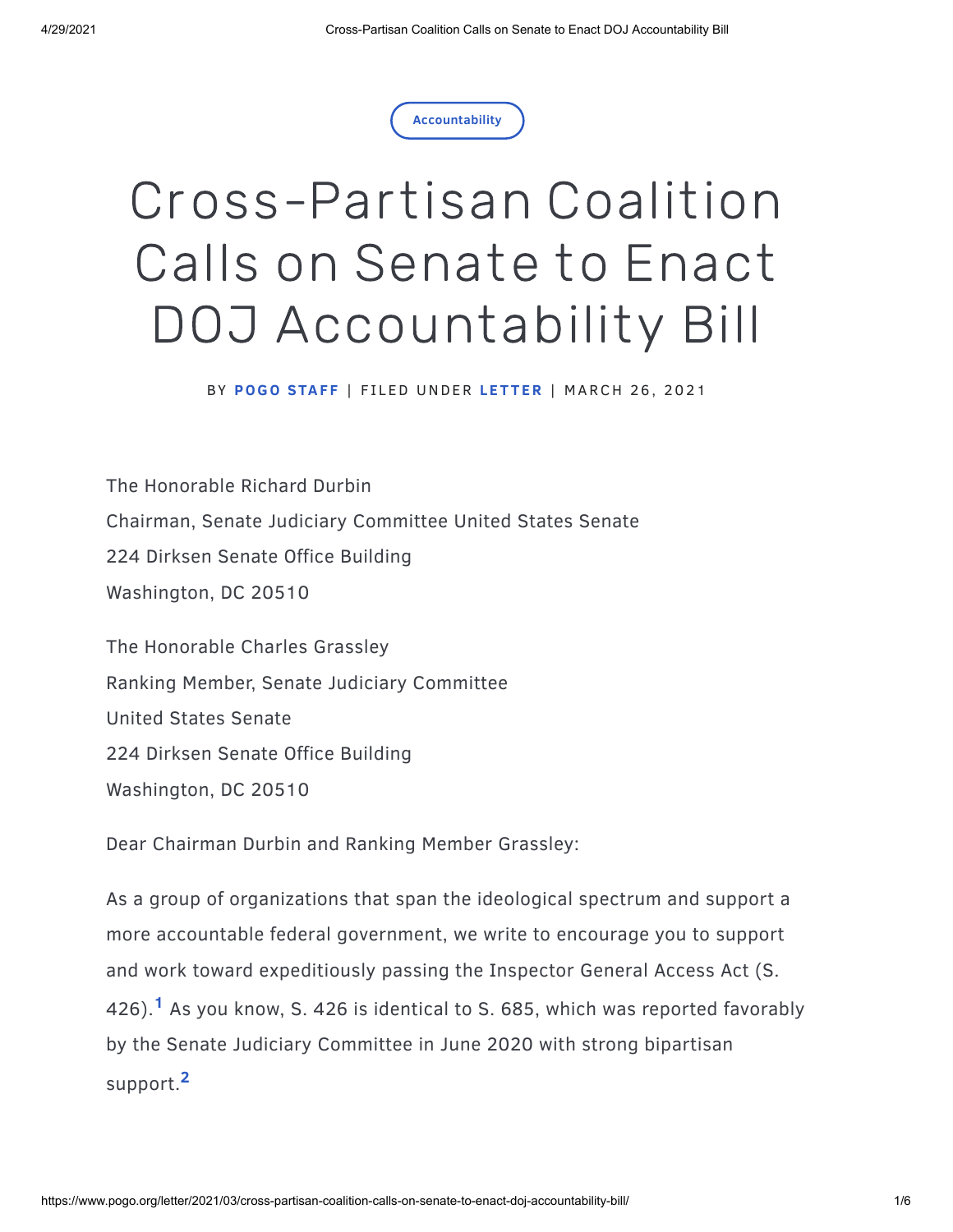The Inspector General Access Act is commonsense legislation that would make a simple yet vital revision to the Inspector General Act of 1978 that will enhance the accountability of the Department of Justice (DOJ) by allowing the DOJ inspector general to investigate allegations of misconduct by federal attorneys.

Unlike most federal agencies with inspectors general, the DOJ inspector general does not have the authority to investigate matters of alleged professional misconduct by DOJ attorneys under current law. However, by striking this jurisdictional carve-out from Section 8E of the Inspector General Act of 1978, the Inspector General Access Act would bring DOJ in line with standard federal agency practice and mitigate real and perceived issues of accountability around the conduct of federal attorneys, including federal prosecutors. Such instances of potential misconduct have been brought into sharp focus in recent months, including through a report delving into potential abuses of the FISA process from the Department of Justice's Office of Inspector General<sup>3</sup> and reports of serious potential malfeasance at DOJ in the wake of the 2020 presidential election. **4**

This reform is not a solution in search of a problem. Under current policy and practice, alleged professional wrongdoing or other issues relating to professional misconduct by DOJ attorneys are handled by an internal and nonindependent entity, the Office of Professional Responsibility.

A review of the Office of Professional Responsibility's reports and data demonstrates that the office has found a significant amount of prosecutorial misconduct and other professional lapses by DOJ attorneys in recent decades. **5** Unfortunately, these instances have been paired with a persistent and pernicious lack of consistency in the office's investigations, including relatively little accountability in the face of clear misconduct.<sup>6</sup> Without meaningful oversight, there is little public accountability for Justice Department attorneys who engage in reckless or willful misconduct.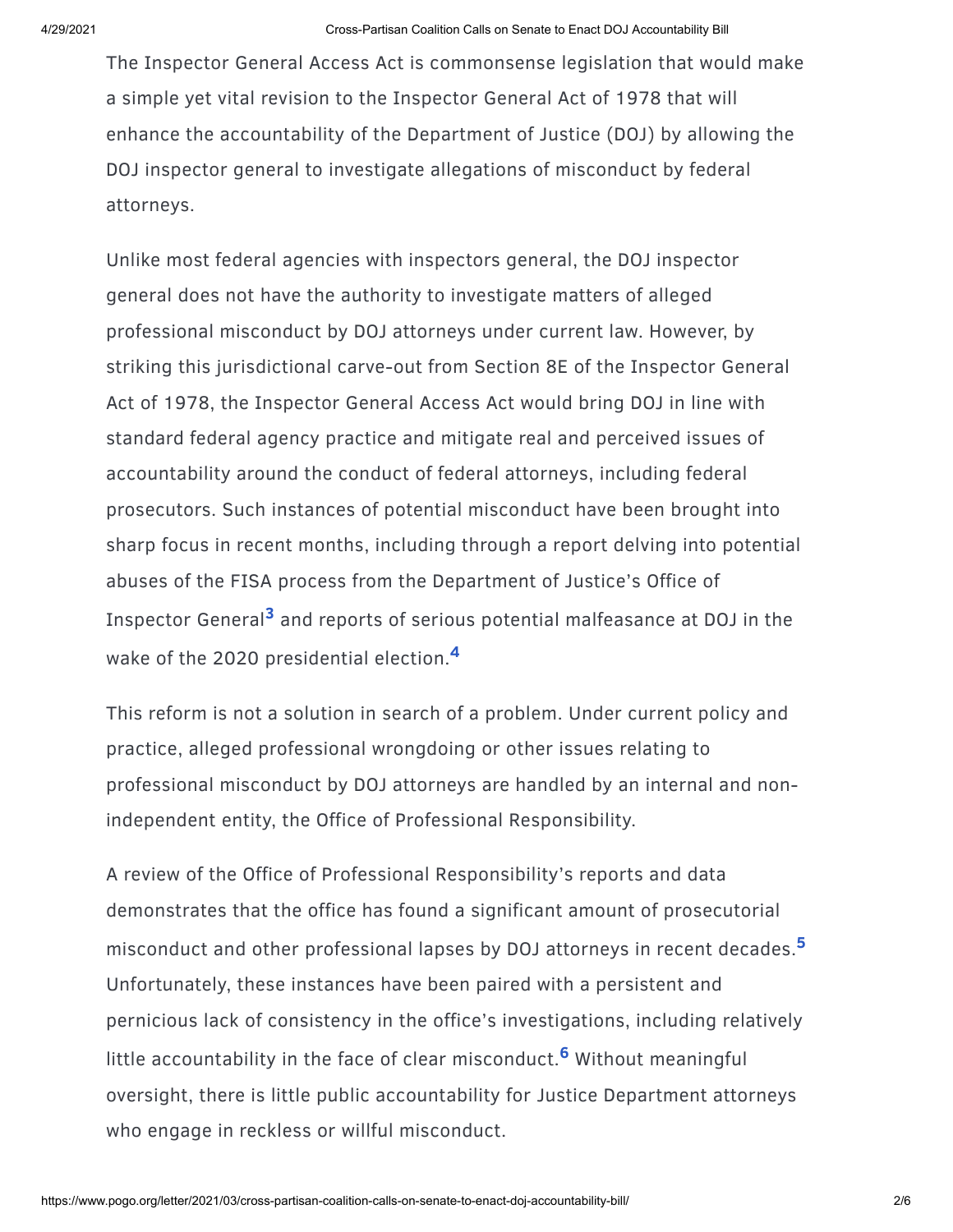Just as problematic, DOJ does not generally allow the names of attorneys who have engaged in professional misconduct or the details of the relevant cases to be made public. In other words, the Office of Professional Responsibility has clearly shown itself to be insufficiently willing to adequately hold DOJ attorneys accountable when appropriate.

By definition and longstanding practice, inspectors general are best suited to facilitate investigations into waste, fraud, and abuse within their relevant agency jurisdictions. As a result, inspectors general are a valuable resource for the American taxpayer, as well as for the health of the federal government.

Given that DOJ attorneys are among the most powerful federal employees with the ability to make life-and-death decisions—it is imperative that their professionalism and official actions be beyond reproach. It is therefore critical for an independent watchdog, such as an inspector general, to have the statutory authority to investigate any allegations that may call into question the actions and conduct of DOJ attorneys.

By working toward Senate passage of this legislation, you would be taking an important step toward alleviating public concern around these issues while also providing the potential for a more robust environment of accountability at DOJ.

We encourage you to advance the bill as it is currently drafted, without amendment. Put another way, the bill is straightforward in both its structure and intent and does not require further revision. Doing so would risk undermining the legislation and watering down its pro-accountability effects.

If you have any questions or wish to follow up on this letter, please contact Dylan Hedtler-Gaudette at the Project On Government Oversight at **[dylanhg@pogo.org](mailto:dylanhg@pogo.org)**.

Sincerely,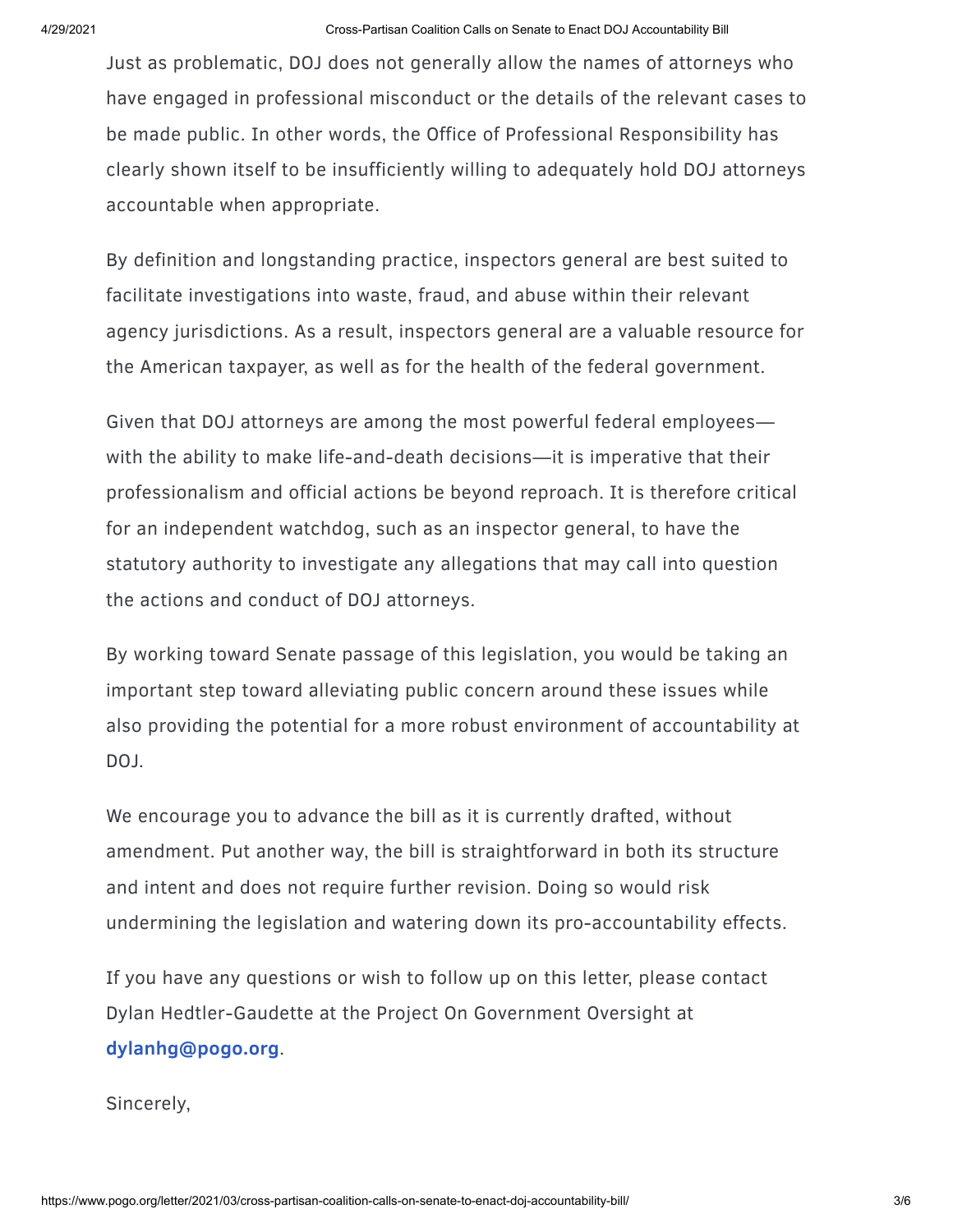American Civil Liberties Union

Americans for Prosperity

Brennan Center for Justice at NYU School of Law

Demand Progress

Due Process Institute

Freedom Works

Government Accountability Project

Government Information Watch

Innocence Project

National Association of Criminal Defense Lawyers

National Taxpayers Union

Open the Government

Project On Government Oversight (POGO)

Protect Democracy

Public Citizen

R Street Institute

The Sentencing Project



RELATED T **Accou**A**[ntability](https://www.pogo.org/topics/accountability/)**  $\overline{G}$ **Justice [S](https://www.pogo.org/topics/justice-system/)ystem [Inspectors](https://www.pogo.org/topics/inspectors-general/) General [Department](https://www.pogo.org/topics/department-of-justice/) of Justice (DOJ)** ( [Congress](https://www.pogo.org/topics/congress/) **[Oversight](https://www.pogo.org/topics/oversight/)**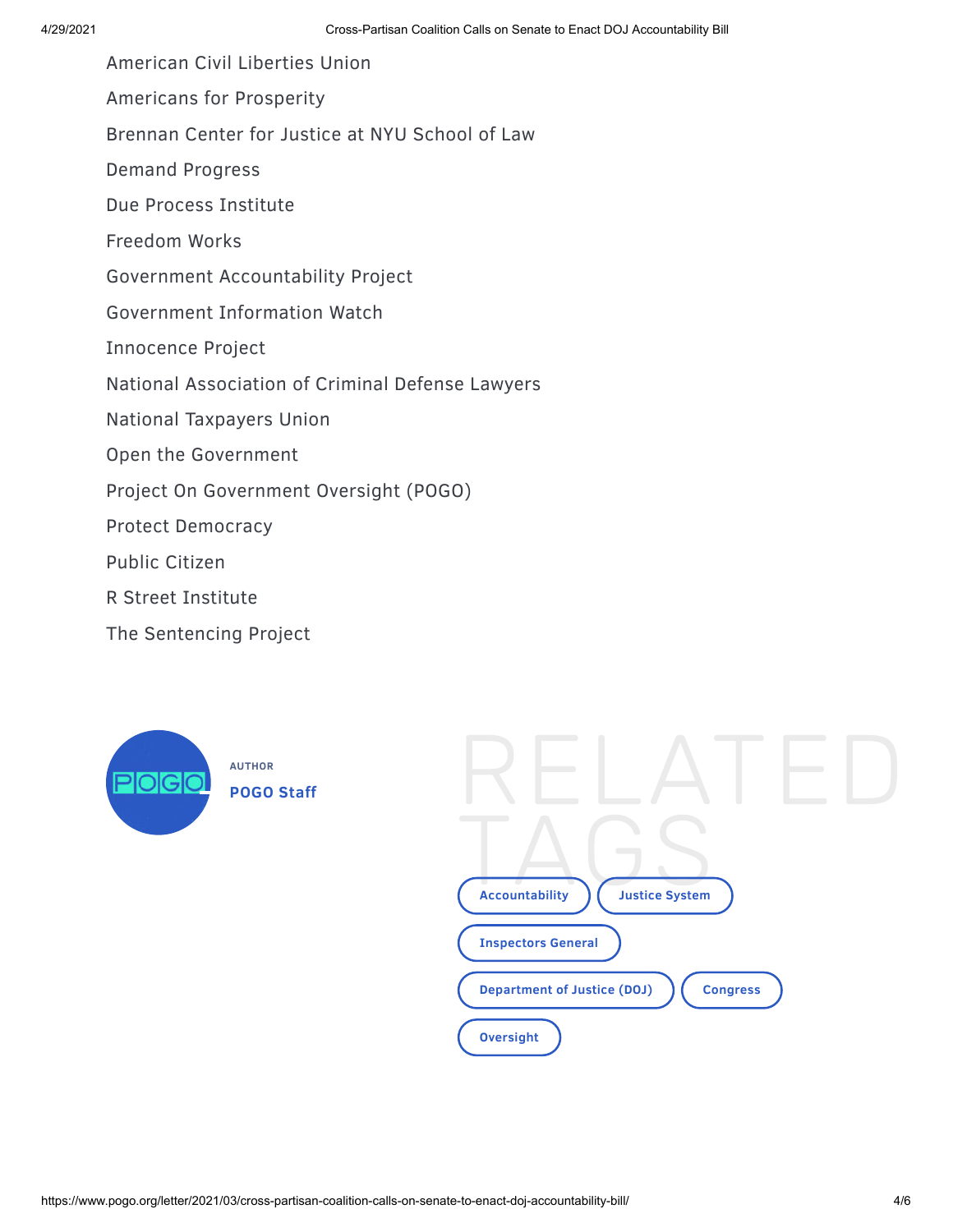

OUN[T](https://www.pogo.org/topics/accountability/)ABILITY E **Hundreds of Justice Department Attorneys Violated [Professional](https://www.pogo.org/report/2014/03/hundreds-of-justice-department-attorneys-violated-professional-rules-laws-or-ethical-standards/) Rules, Laws, or Ethical**

**UNTABILIT Y**



## **[TRANSPARENCY](https://www.pogo.org/topics/transparency/)**

**[Acosta-Epstein](https://www.pogo.org/analysis/2019/01/acosta-epstein-deal-sparks-calls-for-independent-doj-misconduct-investigations/) Deal Sparks Calls for Independent DOJ Misconduct Investigations**



## **[ACCOUNTABILITY](https://www.pogo.org/topics/accountability/)**

**Standards**

**ACCO**

**Overruled: Top Justice [Department](https://www.pogo.org/investigation/2019/08/overruled-top-justice-department-appointees-quash-felony-charge-against-monsanto/) Appointees Quash Felony Charge Against Monsanto**



## **[OVERSIGHT](https://www.pogo.org/topics/oversight/)**

**How Corporate [Lawbreakers](https://www.pogo.org/investigation/2019/10/how-corporate-lawbreakers-get-a-leg-up-at-the-justice-department/) Get a Leg Up at the Justice Department**



| PRESS CENTER | NEWSLETTERS       |
|--------------|-------------------|
| CONTACT US   | PUBLICATIONS      |
| CAREERS      | TAKE ACTION       |
| BRIFFING     | REPORT CORRUPTION |